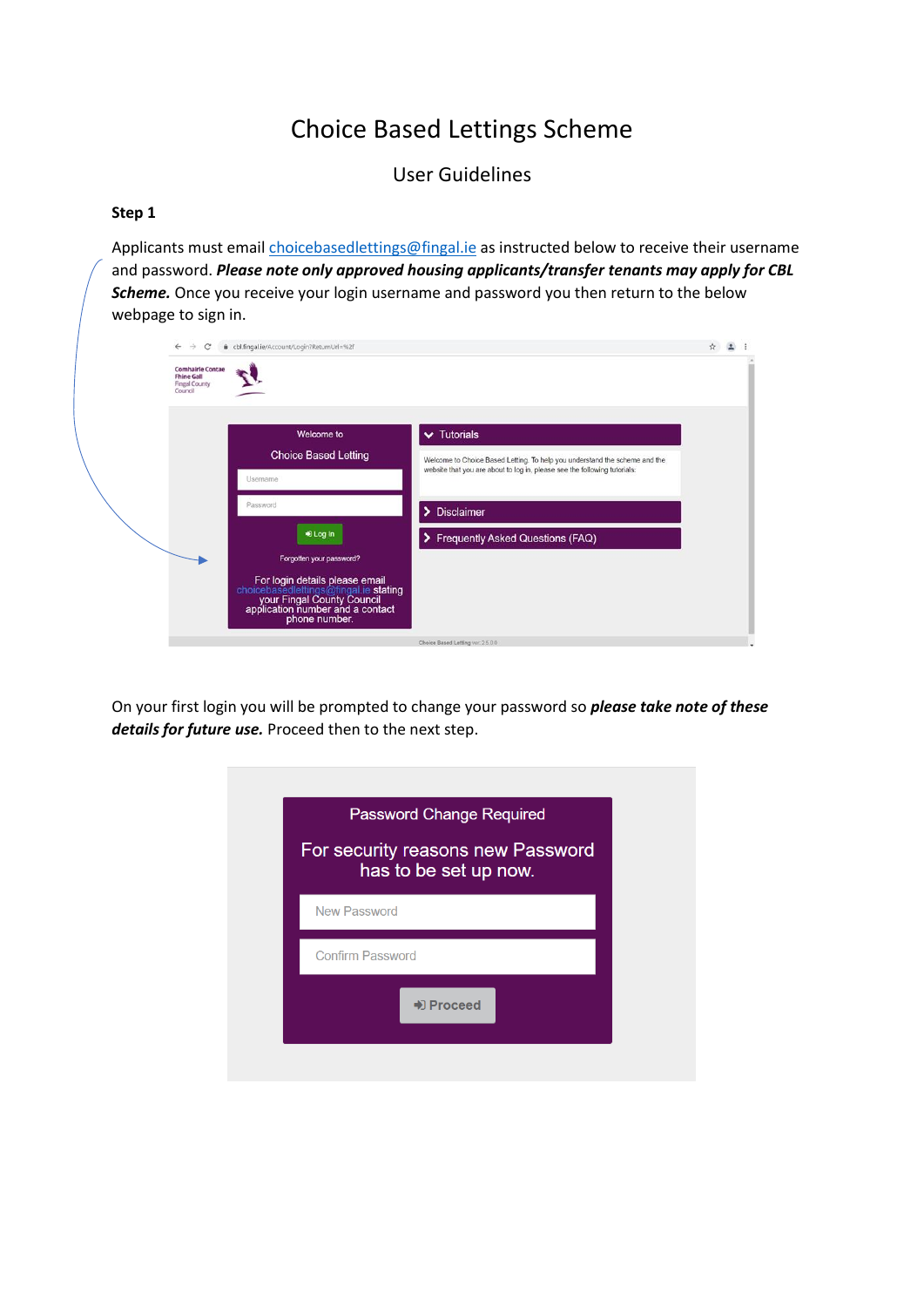#### **Step 2**

You will then be brought to the below screen and asked to confirm your details, your areas of choice and your household composition will be shown. You will need to click to accept you have read our terms and conditions before proceeding.

|                                   | <b>Confirm your Details</b>                                                                 |
|-----------------------------------|---------------------------------------------------------------------------------------------|
|                                   | Before you proceed it is required that you verify your details and confirm them if correct. |
| Name:                             |                                                                                             |
| Kyle Jenner                       |                                                                                             |
| <b>Nationality:</b>               |                                                                                             |
|                                   |                                                                                             |
| <b>Residential Address:</b>       |                                                                                             |
|                                   |                                                                                             |
| Eircode                           |                                                                                             |
|                                   |                                                                                             |
| <b>Areas of Choice:</b><br>Fingal |                                                                                             |
| Blanchardstown                    |                                                                                             |
| Balbriggan                        |                                                                                             |
| Malahide                          |                                                                                             |
| <b>Household composition:</b>     |                                                                                             |
| 1 adult                           |                                                                                             |
|                                   | I have read and agree to the Terms & Conditions                                             |
|                                   | Are above details correct?                                                                  |
|                                   | $\vee$ Yes<br>x No                                                                          |

**\*Please Note: If your details are incorrect please click 'NO' and follow the guidelines which appear (See below) in order to have your details amended.** 

| <b>Update Your Details</b>                                                                                                                                                                                                                                                                                           |
|----------------------------------------------------------------------------------------------------------------------------------------------------------------------------------------------------------------------------------------------------------------------------------------------------------------------|
|                                                                                                                                                                                                                                                                                                                      |
| If you wish to change details on your current social housing application such as adding or removing a person, updating address<br>or income details please complete a Social Housing Application Amendment Form available at Do I Qualify For Social Housing?<br>and submit the following documentation as required. |
| . If you wish to change your address please submit details of same, along with Proof of Address and a copy of the Tenancy<br>Agreement where applicable.                                                                                                                                                             |
| . If you wish to change your area of choice please notify us in writing. Please note you can only change your areas of<br>choice once in a 12 month period.                                                                                                                                                          |
| . If your financial circumstances have changed, please provide proof of current income for all of the household,                                                                                                                                                                                                     |
| . If you are adding an applicant to your application, please submit Birth Certificate, evidence of PPS number and proof of<br>income.                                                                                                                                                                                |
| . If adding children to an application who ordinarily reside with the other parent, overnight access and documentation<br>relating to this must be provided.                                                                                                                                                         |
| . If you are removing an adult from your application, please provide written consent from the adult and proof of their new<br>address.                                                                                                                                                                               |
| . For non-EEA nationals, you must provide copy of up to date GNIB card, and latest stamp endorsement on passport.                                                                                                                                                                                                    |
| All documentation should be submitted to email housing allocations@fingal.ie. Please ensure to include your housing reference<br>number and/or PPS Number with any documents submitted.                                                                                                                              |
| We may contact you if we require any further information needed to review your housing need.                                                                                                                                                                                                                         |
|                                                                                                                                                                                                                                                                                                                      |
| <b>M.CLOSE MINDOW</b>                                                                                                                                                                                                                                                                                                |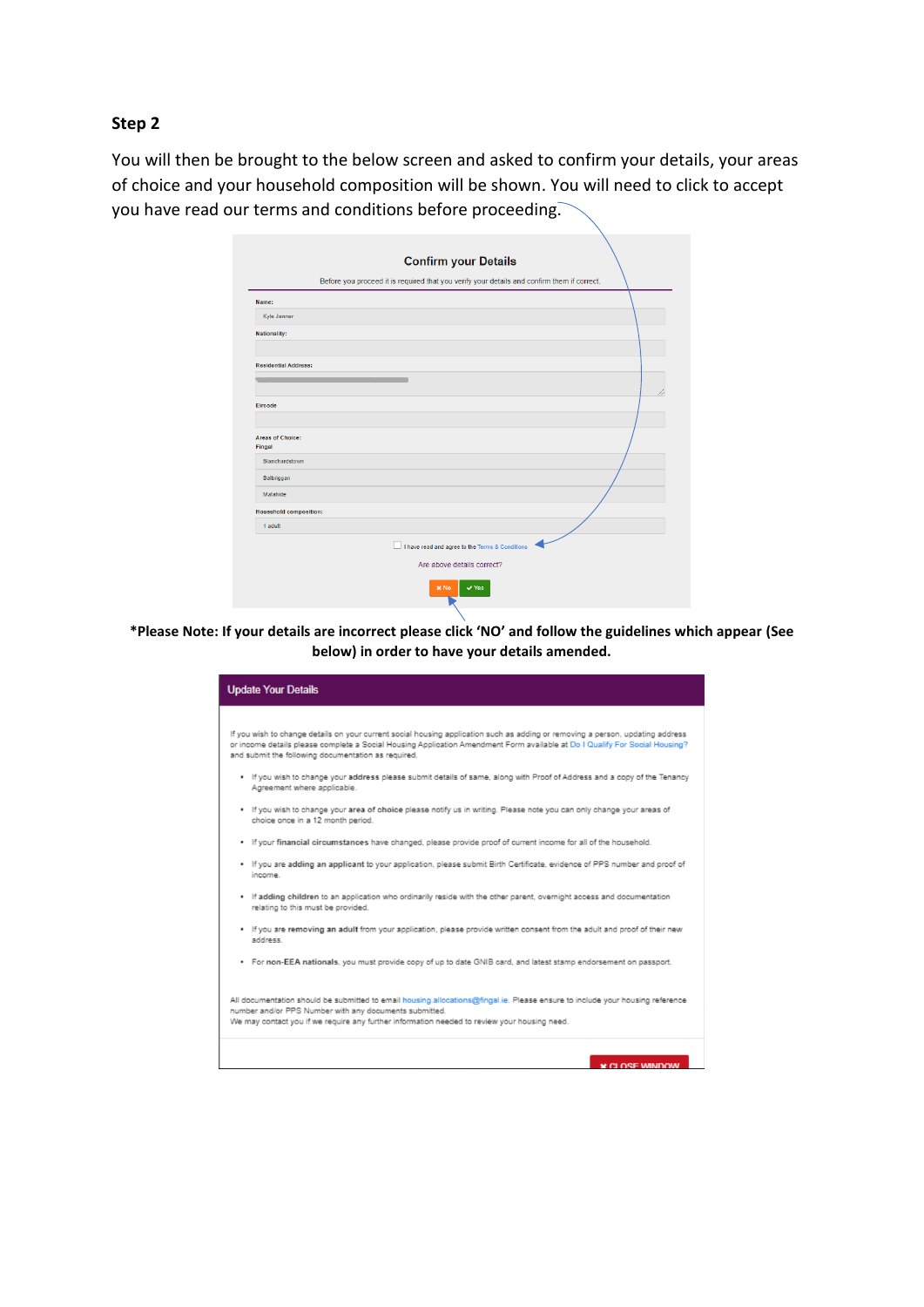If all details are correct please select yes where you will then set your security questions for your account.

| <b>Security Questions</b>                                                                                                                                                                      |              |
|------------------------------------------------------------------------------------------------------------------------------------------------------------------------------------------------|--------------|
| To recover your lost password in the future please select an option from both the questions below and record answers that you will remember and use in case you need to recover your password. |              |
| Question #1 ("Required")                                                                                                                                                                       |              |
| Select Question                                                                                                                                                                                | $\checkmark$ |
| Question #2 ("Required")                                                                                                                                                                       |              |
| <b>Select Question</b>                                                                                                                                                                         | $\checkmark$ |
| Proceed                                                                                                                                                                                        |              |

## **Step 3**

**Home Page:** Appearing here are properties available to express an interest which are suited to your bed need. Click 'More details' on your property of interest.

| ⋒  |                    | Available Properties                | <b>D</b> Submitted Properties | Properties Update                   |                       |
|----|--------------------|-------------------------------------|-------------------------------|-------------------------------------|-----------------------|
| A  | No Photo Available |                                     |                               |                                     | Results: 1            |
| ਸ਼ |                    | <b>Main Street Swords</b><br>Swords | House<br>bed                  | $\vee$ Bath<br><b>√</b> Oil Heating | <b>Q</b> More Details |
| ℯ  |                    | Fingal                              | Bungalow                      |                                     |                       |
|    |                    |                                     |                               |                                     |                       |

You will then be brought to a page where you can view photos available of the property, see the full address as well as the location on maps, and there will be a description of the property.



Once you have reviewed all details and wish to proceed with expressing an interest in the property you will click *'Add to Basket'*.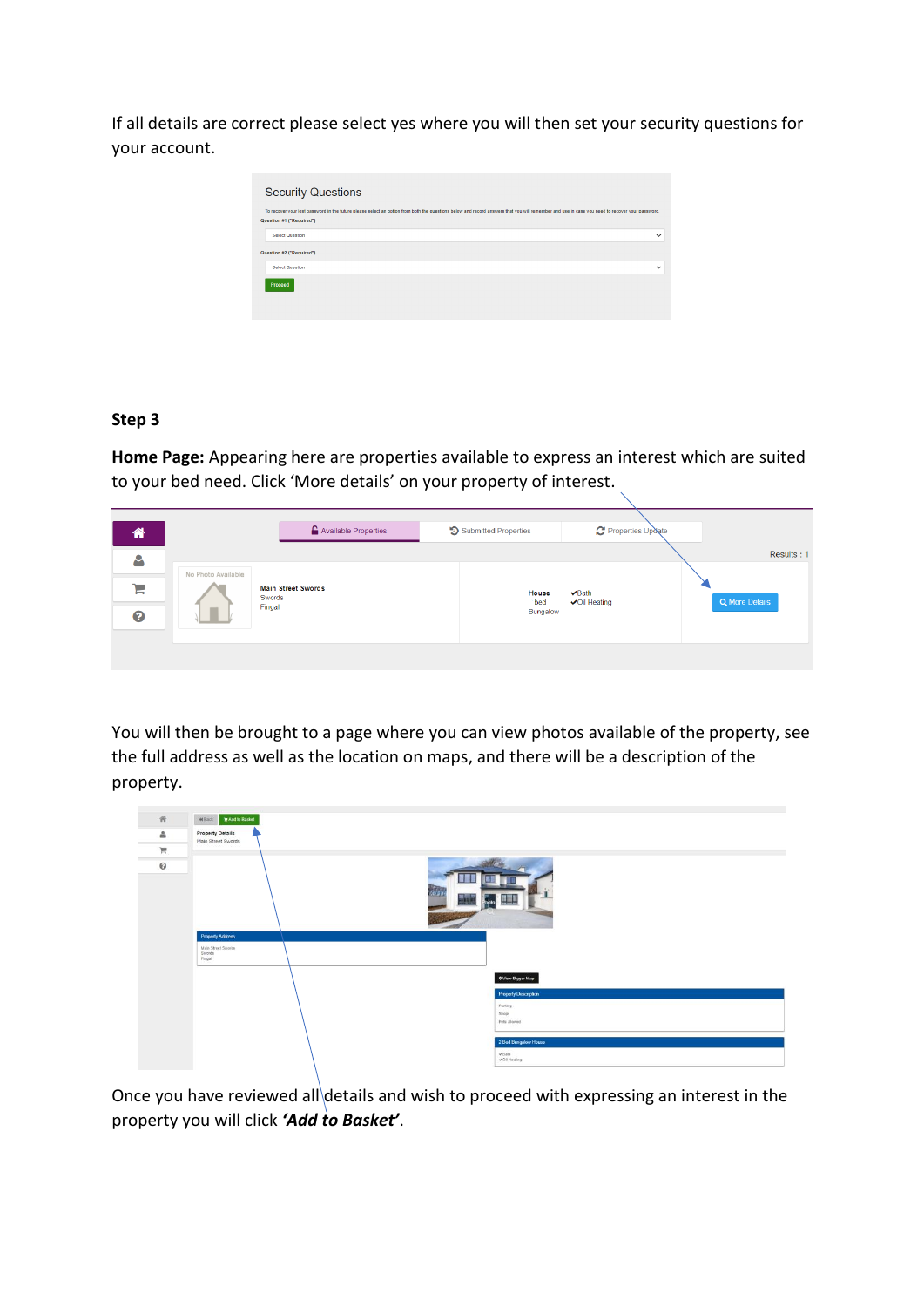Once *'Add to Basket'* is selected it will appear there for you. Click into your basket to complete your expression.

| 骨            | <b>B</b> Remove from Basket<br><b>MEack</b> |  |
|--------------|---------------------------------------------|--|
| $\Delta$     | <b>Property Details</b>                     |  |
| $\mathbb{H}$ | $\bullet$                                   |  |
| $\Theta$     | bw<br>墨城<br>noto<br><b>THE LEG STA</b>      |  |
|              | <b>Property Address</b>                     |  |
|              | Main Street Swords<br>Swords<br>Fingal      |  |
|              | 9 View Bigger Map                           |  |
|              | <b>Property Description</b>                 |  |
|              | Parting                                     |  |
|              | Shops<br>Pets allowed                       |  |
|              |                                             |  |
|              | 2 Bed Bungalow House                        |  |
|              | $v$ Bath<br>or Oil Heating                  |  |

**Help Tab:** If at any point during the process you are unsure please click our '**Help Tab'** which will show you the **CBL disclaimer**, **FAQ** & **Tutorial** for reference.



## **Step 4**

You will then click *'Check Out'* if you are happy to continue with your expression in the property. *'More Details'* will take you back to the description of the property.

| 聋 | Properties Basket                                                        |                                                                                                                                                     |                                               |
|---|--------------------------------------------------------------------------|-----------------------------------------------------------------------------------------------------------------------------------------------------|-----------------------------------------------|
| ∸ |                                                                          |                                                                                                                                                     | <b>T</b> Check Out                            |
| ж |                                                                          | The properties fisted below are those selected by you. If you wish to express your interest in these properties, please Dick the "Check Out" button |                                               |
| ❸ | No Photo Available<br><b>Main Street Swords</b><br>Swords<br>Fingal<br>п | √Bath<br>House<br><b>√Oil Heating</b><br>bed<br>Bungalow                                                                                            | <b>C</b> Remove from Basket<br>Q More Details |
|   |                                                                          |                                                                                                                                                     | $\mathbb{R}$ Check Out                        |
|   |                                                                          |                                                                                                                                                     |                                               |

If you do not wish to proceed with this expression, please click **'Remove from Basket'** and the property will be removed from here.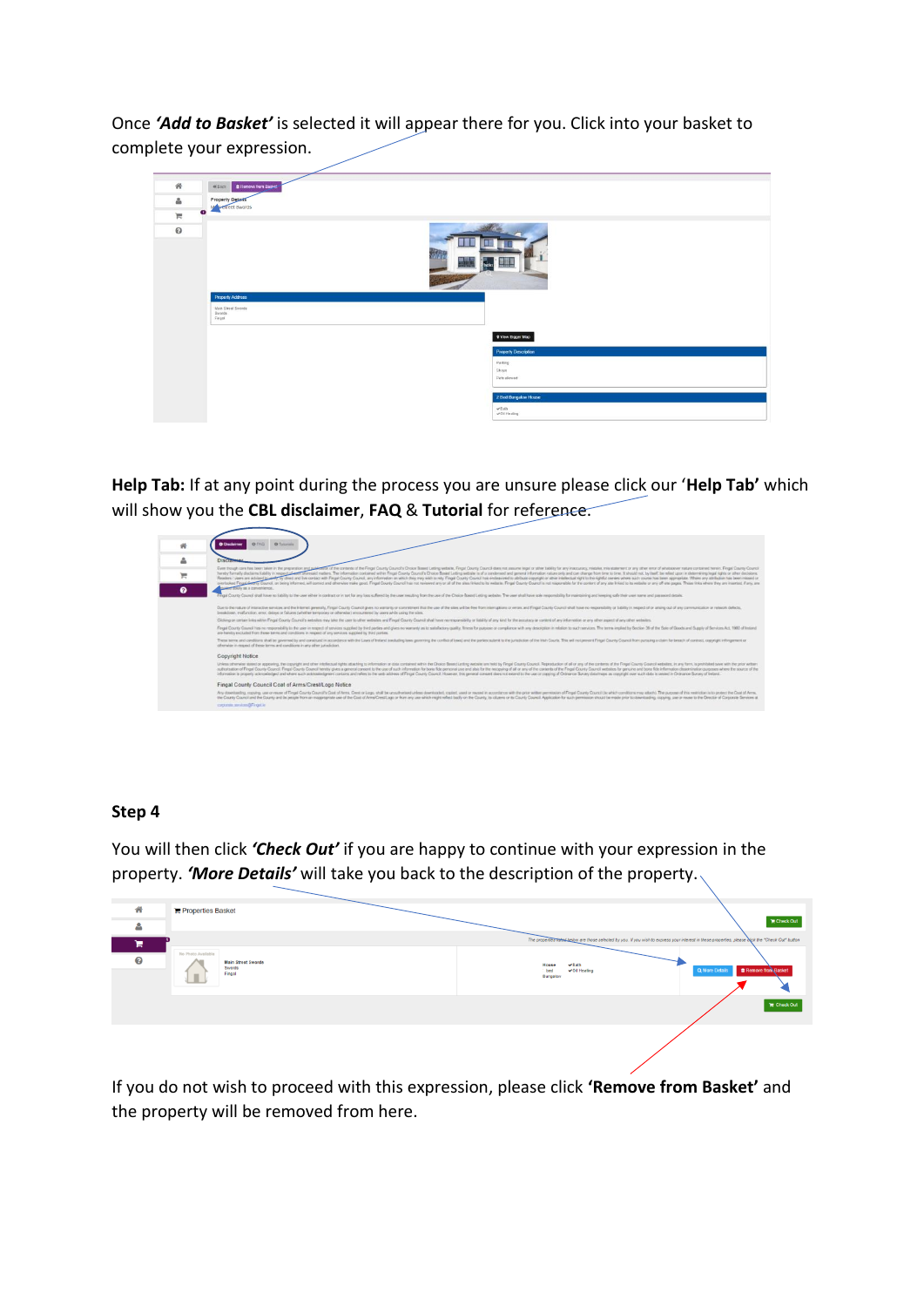Please note you should click to read the **Disclaimer** which appears & our **Terms and Conditions** which apply. You will have to tick both boxes to confirm you have read both and agree to proceed then click *'Submit'*.

| 骨      | Properties Basket                                                                 |                                                                                                                                                      |  |
|--------|-----------------------------------------------------------------------------------|------------------------------------------------------------------------------------------------------------------------------------------------------|--|
| ۴      |                                                                                   | The properties listed below are those selected by you. If you wish to express your interest in these properties, please click the "Check Out" button |  |
| н<br>ଵ | No Photo Available<br><b>Main Street Swords</b><br>Swords<br>Fingal               | √Bath<br>House<br>√Oil Heating<br>bed<br>Bungalow                                                                                                    |  |
|        | Disclaimer: Please review Fingal County Council's Choice Based Lefting Disclaimer |                                                                                                                                                      |  |
|        |                                                                                   | I have read and agree to the Terms & Conditions<br>I will accept these properties if it proceeds to offer stage<br><b>x</b> Cancel <b>R</b> Submit   |  |

**Important Notice!** Will appear once you click **'Submit'**. Please read this notice and if you are happy to continue select **'Yes'**.

|                                          | <b>Important Notice!</b>                                                                                                                                                                                                                                                                                                                                                                                                                                                                                                     |                                                    |
|------------------------------------------|------------------------------------------------------------------------------------------------------------------------------------------------------------------------------------------------------------------------------------------------------------------------------------------------------------------------------------------------------------------------------------------------------------------------------------------------------------------------------------------------------------------------------|----------------------------------------------------|
|                                          | When you express your interest in a property, this means that you must acsept it, if we offer it to you. If you refuse a reasonable<br>offer by Fingal County Council, you shall not, for the period of one year, commencing on the date of such refusal, be entitled to<br>make a further application under choice based letting to Fingal County Council. This means you will not have access to the<br>Choice Based Letting system for a year.<br>Do you wish to confirm your expression of interest in these properties? | those selected by you. If you wish to express you. |
| ds                                       | <b>K</b> Back to Basket<br>$\vee$ Yes                                                                                                                                                                                                                                                                                                                                                                                                                                                                                        | nq                                                 |
| ouncil's Choice Based Letting Disclaimer |                                                                                                                                                                                                                                                                                                                                                                                                                                                                                                                              |                                                    |
|                                          | I have read and agree to the Terms & Conditions                                                                                                                                                                                                                                                                                                                                                                                                                                                                              |                                                    |
|                                          | I will accept these properties if it proceeds to offer stage                                                                                                                                                                                                                                                                                                                                                                                                                                                                 |                                                    |
|                                          | <b>x</b> Cancel<br>$\mathbb{R}$ Submit                                                                                                                                                                                                                                                                                                                                                                                                                                                                                       |                                                    |

If you click **'Back to Basket'** you will then be brought back a page where the option to remove the expression is available.

Lastly your expression is confirmed. You can then click *'Back to Properties List'* to continue to express interest in further available properties or you can *'Log Out'* of your account.

|            | Receipt                                |                                                                                                                                                                                                                                        |                                          |  |
|------------|----------------------------------------|----------------------------------------------------------------------------------------------------------------------------------------------------------------------------------------------------------------------------------------|------------------------------------------|--|
| t CBL Admi | Main Street Swords<br>Fingal<br>Swords | You have successfully expressed interest in the following properties<br>$\checkmark$ Bath<br>House<br>$\checkmark$ Oil Heating<br>bed<br>Bungalow                                                                                      | $\blacktriangleright$ Interest Expressed |  |
|            |                                        | You can continue to search for properties by going back to the available Properties list or finish by Logging Out<br>Please take note of the property you applied for so that you can search for updates on it after the closing date. |                                          |  |
|            |                                        | A Log out                                                                                                                                                                                                                              | <b>*</b> Back to Properties List         |  |